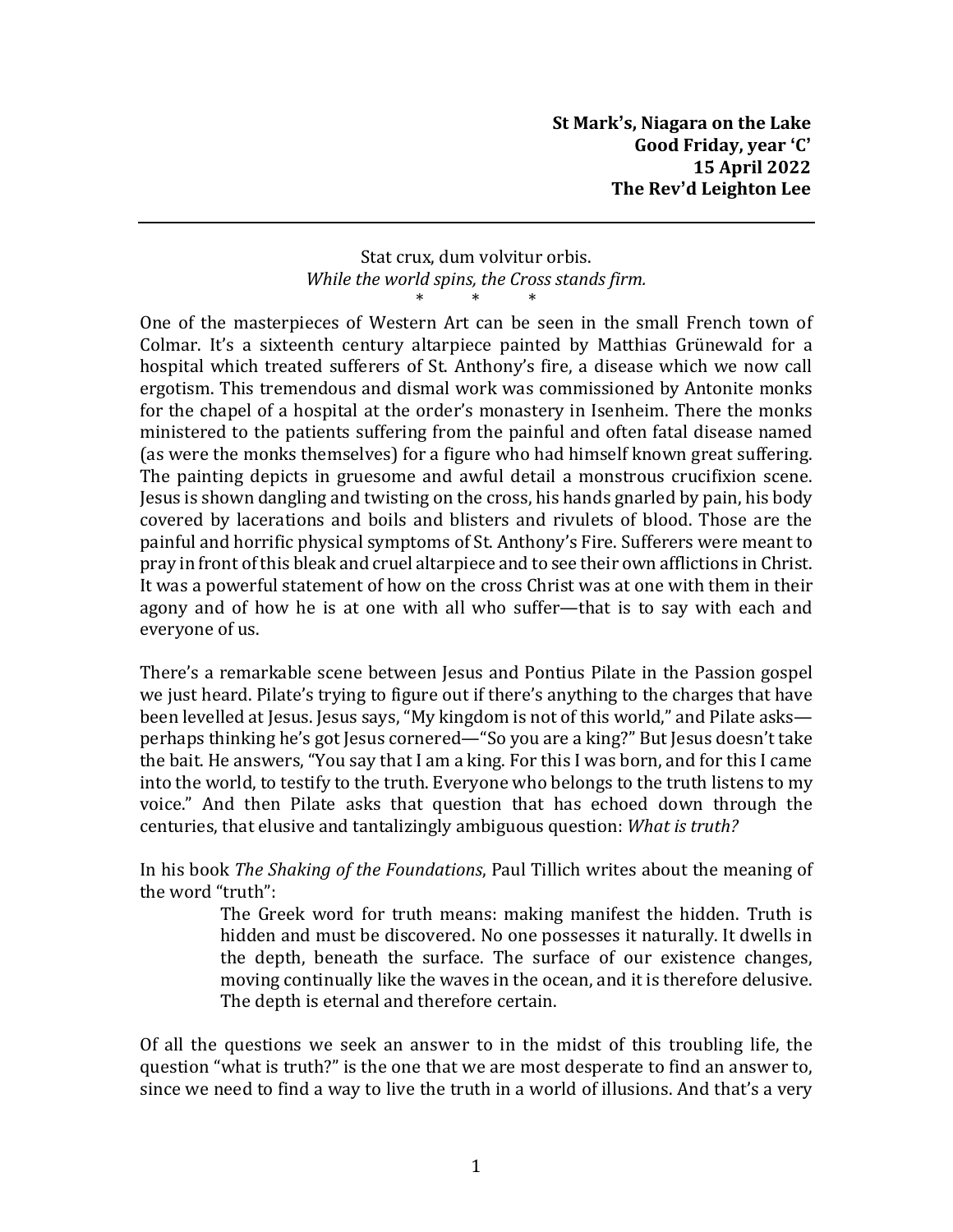difficult thing to do because, as Tillich says, truth *is* so often buried, so often obscured, so often perverted. Those who seek to do wrong try to keep it hidden. Those who want to preserve the status quo try to discredit it. Those who believe that ignorance is bliss try to ignore it. But it can't be done. As the old saying goes, truth will out, for beneath our desire to hide and to discredit and to ignore the truth, there is a deeper and more insistent desire: the desire to really know.

The American preacher Frederick Buechner once wrote of a dream that a friend of his had. In the dream the friend was drawn to a mysterious woman standing alone in an arid landscape. She was very beautiful, and as he went up to her, the man asked her the question that Pilate asked, "What is truth?" And as he asked the question, he reached out his hand to the woman, and she grasped it. Only what she grasped it with was a claw, and when she took his hand in the claw, she answered his question, but the man could not hear it because excruciating pain had drowned it out.

No doubt about it: there's a lot of anguish and confusion and trouble in the world, and we're desperate to make sense of it. But when we seek the truth of our deep anxiety, hurt, and longing, and reach out for answers, we experience only numbing confusion and excruciating pain.

Meditating on his friend's dream, Buechner writes,

My friend in his dream asked,"What is the truth?" and it might have seemed that the answer was the pain itself; that the ultimate truth is the pain of discovering that there is no ultimate truth. Except that beyond the pain was the answer that, because of the pain, he could not hear.

Yes, there's unimaginable pain, and there are sorrows and miseries world without end. We don't know why—and that's the truth. But there is an answer, and the answer is the truth that Good Friday reveals: God is not unjust, sadistic, and remote, but rather is merciful, compassionate, and closer than breathing. As Dietrich Bonhoeffer so memorably said, "Only a suffering God can help."

In the agonized figure of Calvary, we see the love of God displayed to the whole world in full view. It's a love that is profound, unbreakable, and everlasting. In the wracked and twisted figure on the cross we see God's hidden truth revealed once and for all. That is what atonement means: at-one-meant. In the cross, God is at one with the world in its confusion and turmoil and violence. And he is with us in our hurt and sorrow and despondency.

I've not finished the story about the Isenheim Altarpiece. An altarpiece, as you know, is a painting much like a book: it can be opened. That horrible crucifixion is on the front—on the cover, as it were. But inside, all of the darkness and horror and pain is banished by incredible light. For the interior panels of the painting depict the most glorious scene of the resurrection ever painted, with Christ bursting—literally bursting—out of the tomb, with the sun in full strength blazing behind him. He still bares the wounds, but now those wounds have become the marks of glory.